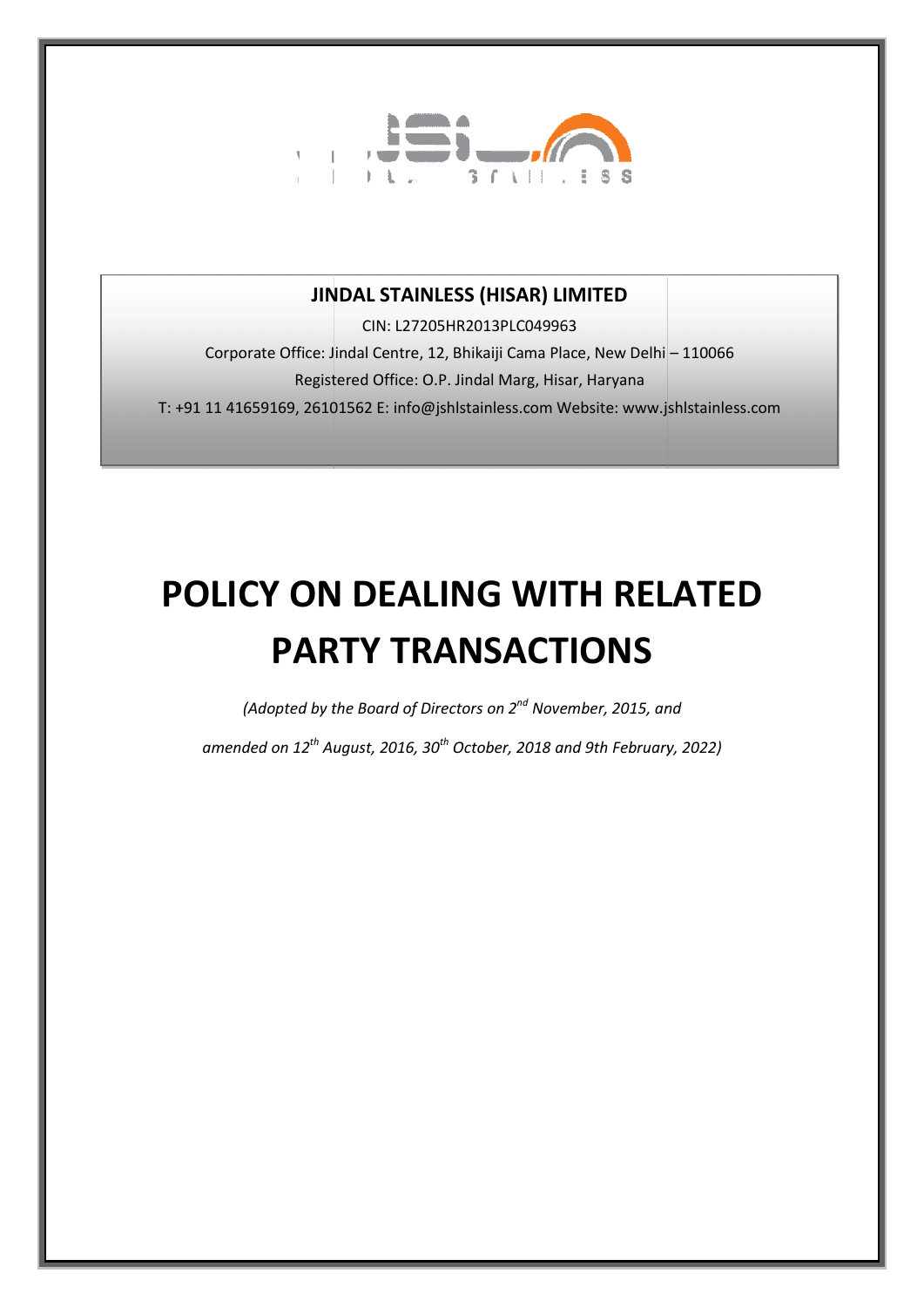

#### **Preamble**

The Company is committed to upholding the highest ethical and legal conduct in fulfilling its responsibilities and recognizes that related party transactions can present a risk of actual or apparent conflicts of interest of the Directors, Senior Management etc. with the interest of the Company.

The Board of Directors of the Company, has adopted this policy and procedures for dealing with Related Party Transactions, in compliance with the requirements of Section 188 of the Companies Act 2013 and Rules made there under and any subsequent amendments thereto (the "Act") and Regulation 23 of the Securities and Exchange Board of India (Listing Obligations and Disclosure Requirements) Regulations, 2015 ("LODR"), as may be amended from time to time, in order to ensure the transparency and procedural fairness of such transactions.

#### **Objective**

This policy is intended to ensure proper approval and reporting of transactions as applicable, between the Company and any of its directors, officers or certain entities or persons related to them, in the best interest of the Company and its Stakeholders.

Provisions of this policy are designed to govern the transparency of approval process and disclosures requirements to ensure fairness in the conduct of related party transactions, in terms of the applicable laws. This Policy shall supplement the Company's other policies in force that may be applicable to or involve transactions with related persons. Further, the Board may amend this policy from time to time as may be required.

The Audit Committee of Directors ("Audit Committee"), shall review, approve and ratify Related Party Transactions based on this Policy in terms of the requirements under the above provisions.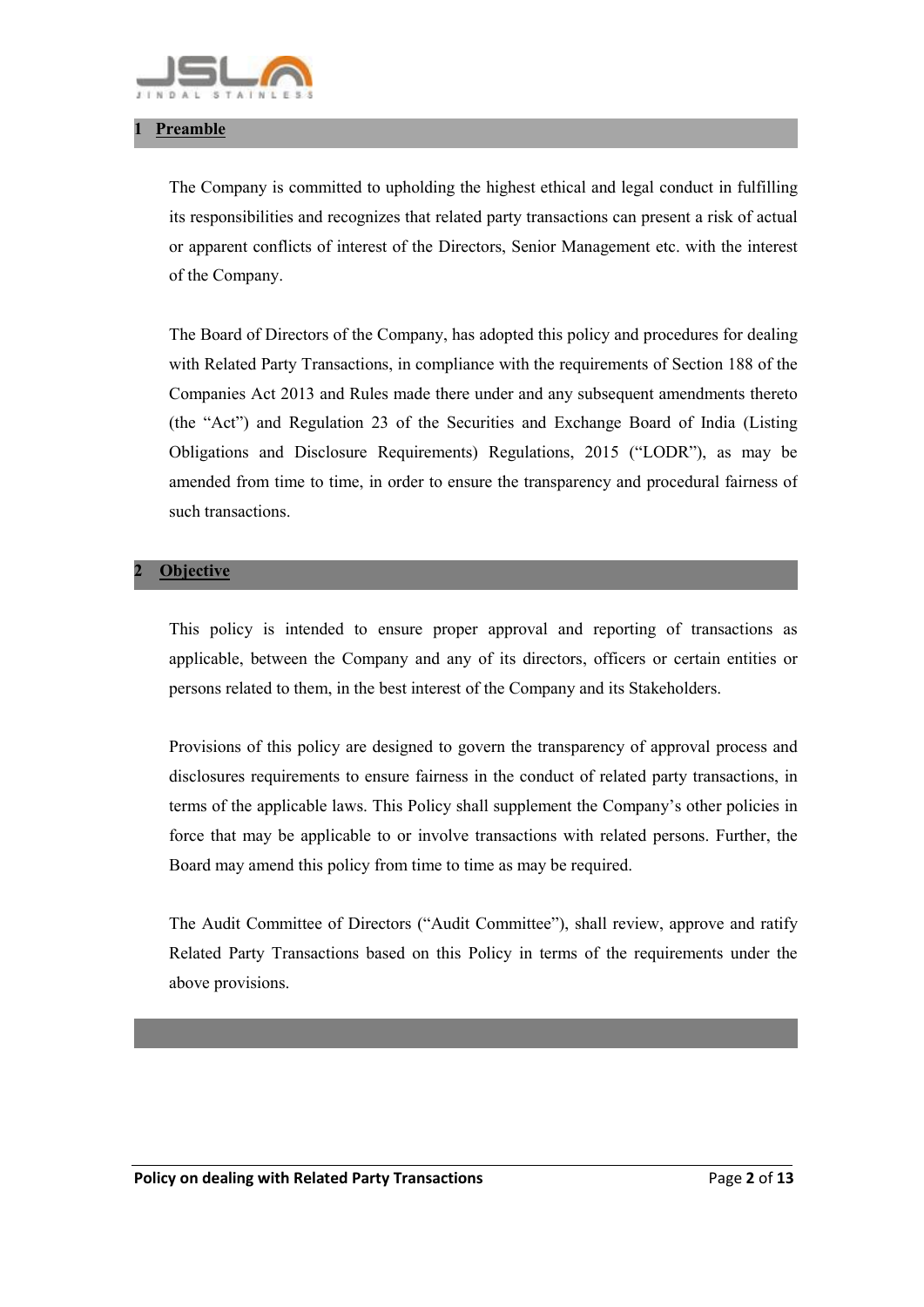

## 3 Definitions

"Audit Committee or Committee" means "Audit Committee" constituted by the Board of Directors of the Company constituted under provisions of LODR and Companies Act, 2013, from time to time.

"Arm's Length Transaction" means a transaction between two related parties that is conducted as if they were unrelated, so there is no conflict of interest.

"Associate Company", in relation to another company, means a company in which that other company has a significant influence, but which is not a subsidiary company of the company having such influence and includes a joint venture company.

*Explanation*.—For the purposes of this definition, "significant influence" means control of at least twenty per cent of total voting power or control of or participation in business decisions under an agreement;

the expression "joint venture" means a joint arrangement whereby the parties that have joint control of the arrangement have rights to the net assets of the arrangement;

"Board" means Board of Directors of the Company

"Control" shall have the same meaning as defined in SEBI (Substantial Acquisition of Shares and Takeovers) Regulations, 2011

"Key Managerial Personnel" means key managerial personnel as defined under the Companies Act, 2013 and Accounting Standards, as the case may be, and includes:

- (i) Managing Director, or Chief Executive Officer or manager and in their absence, a whole-time director;
- (ii) Company Secretary;
- (iii) Chief Financial Officer

"Material Related Party Transaction" means a transaction with a related party if the transaction(s) to be entered into individually or taken together with previous transactions during a financial year, exceeds rupees one thousand crore or ten percent (or such other limit as may be specified under applicable laws / regulations, as the case may be) of the annual consolidated turnover of the company as per the last audited financial statements of the company, whichever is lower.

Provided further that, notwithstanding anything as mentioned above, a transaction involving payments made to a related party with respect to brand usage or royalty shall be considered material if the transaction(s) to be entered into individually or taken together with previous transactions during a financial year, exceed two percent (or such other limit as may be specified under applicable laws / regulations, as the case may be) of the annual consolidated turnover of the Company as per the last audited financial statements of the Company.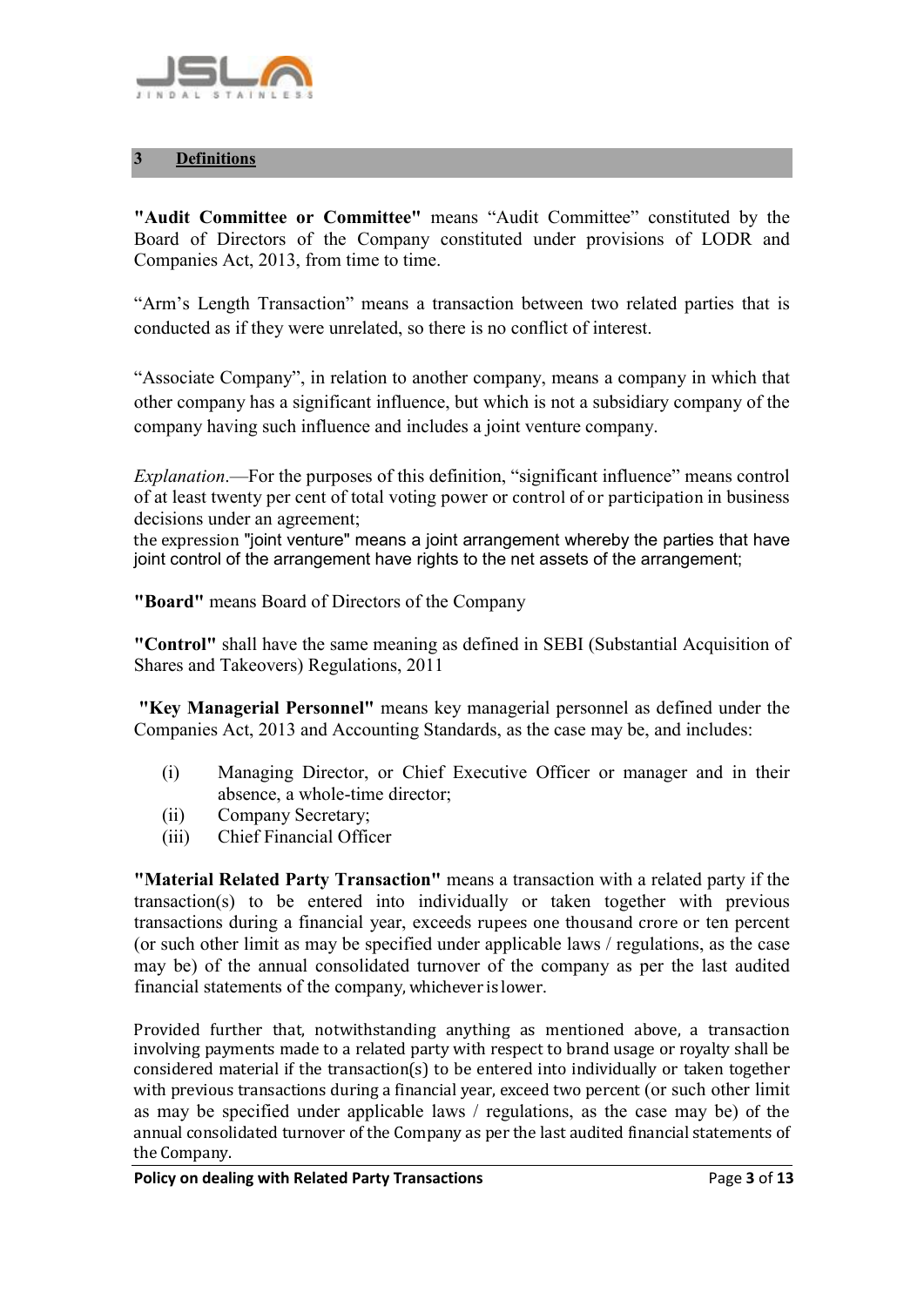

"Policy" means this Related Party Transaction Policy.

"Related Party" means related party as defined under the Companies Act 2013 and in LODR which is as follows:

#### Section 2(76) of the Companies Act, 2013

"Related party", with reference to a company, means

- (i) a director or his relative ;
- (ii) a key managerial personnel or his relative ;
- (iii) a firm, in which a director, manager or his relative is a partner ;
- (iv) a private company in which a director or manager or his relative is a member or director ;
- (v) a public company in which a director or manager is a director and holds along with his relatives, more than two per cent of its paid-up share capital :
- (vi) any body corporate whose Board of directors, managing director, or manager is accustomed to act in accordance with the advice, directions or instructions of a director or manager ;
- (vii) any person under whose advice, directions or instructions a director or manager is accustomed to act :

Provided that nothing in sub-clauses (vi) and (vii) shall apply to the advice, directions or instructions given in a professional capacity;

- (viii) any company which is
	- a. a holding, subsidiary or an associate company of such company ;
	- b. a subsidiary of a holding company to which it is also a subsidiary ; or
	- c. an investing company or the venturer of the company;";

Explanation.—For the purpose of this clause, "the investing company or the venturer of a company" means a body corporate whose investment in the company would result in the company becoming an associate company of the body corporate.]

(ix) Director other than an independent director or key managerial personnel of the holding company or his relative with reference to a company.

"Related Party" as per Regulation 2(zb) of the LODR means a related party as defined under sub-section (76) of section 2 of the Companies Act, 2013 or under the applicable accounting standards:

- a) any person or entity forming a part of the promoter or promoter group of the listed entity; or
- b) any person or any entity, holding equity shares:
	- (i) of twenty per cent or more; or
	- (ii) of ten per cent or more, with effect from April 1, 2023;

in the listed entity either directly or on a beneficial interest basis as provided under Section 89 of the Companies Act, 2013, at any time,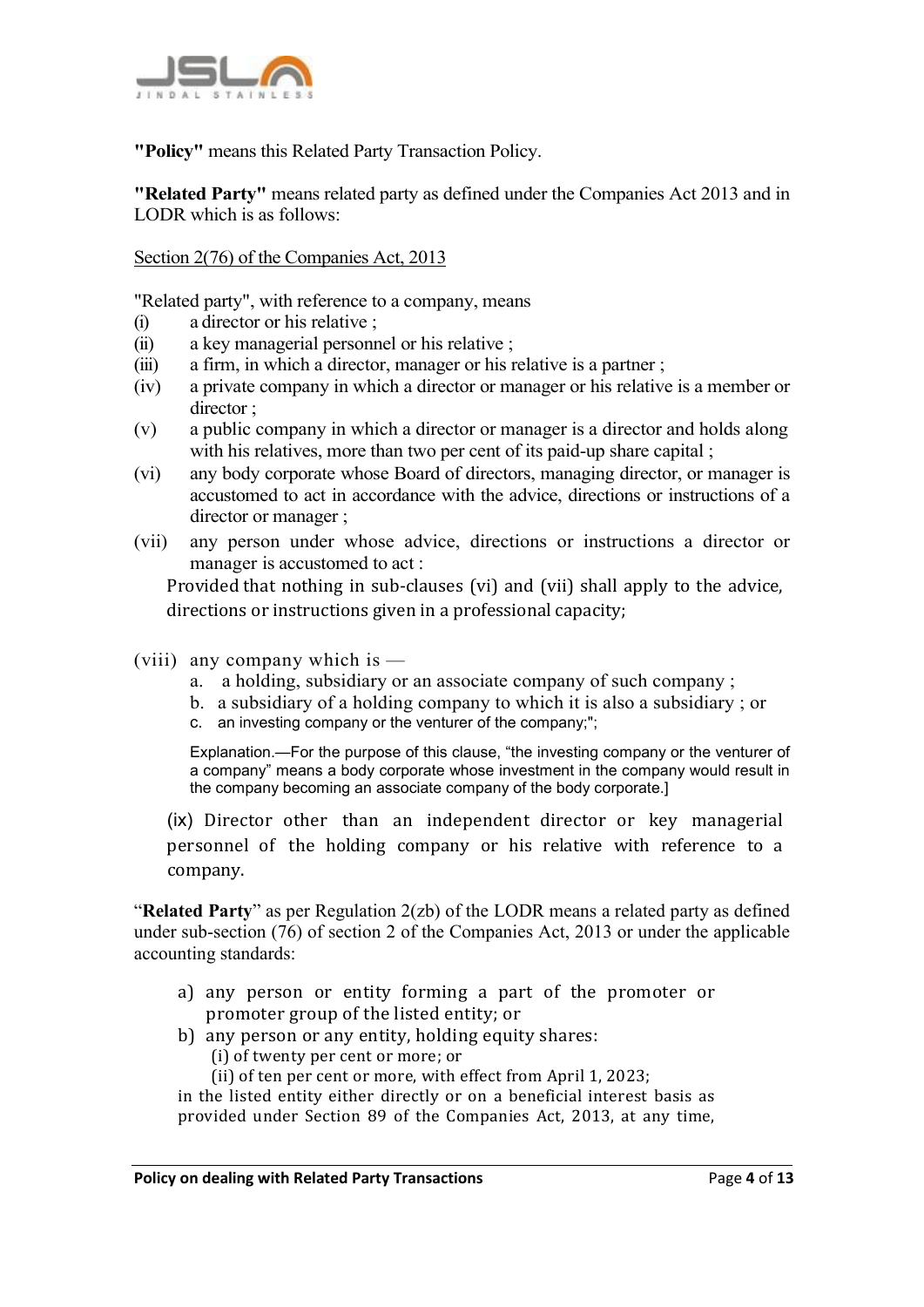

during the immediate preceding financial year; shall be deemed to be a related party:"

Provided Further that this definition shall not be applicable for the units issued by mutual funds which are listed on a recognized stock exchange(s).

"Related Party Transaction" as per Regulation 2(zc) of the LODR means a transfer of resources, services or obligations between:

- (i) a listed entity or any of its subsidiaries on one hand and a related party of the listed entity or any of its subsidiaries on the other hand; or
- (ii) a listed entity or any of its subsidiaries on one hand and any other person or entity on the other hand, the purpose and effect of which is to benefit a related party of the listed entity or any of its subsidiaries, with effect from April 1, 2023;

regardless of whether a price is charged and a "transaction" with a related party shall be construed to include a single transaction or a group of transactions in a contract:

Provided that the following shall not be a related party transaction:

- a) the issue of specified securities on a preferential basis, subject to compliance of the requirements under the Securities and Exchange Board of India (Issue of Capital and Disclosure Requirements) Regulations, 2018;
- b) the following corporate actions by the listed entity which are uniformly applicable/offered to all shareholders in proportion to their shareholding:

i. payment of dividend; ii. subdivision or consolidation of securities; iii. issuance of securities by way of a rights issue or a bonus issue; and

iv. buy-back of securities.

Provided further that this definition shall not be applicable for the units issued by mutual funds which are listed on a recognised stock exchange(s).

As per Section 188(1) of the Companies Act, 2013, related part transaction means any contract or arrangement with a related party with respect to –

- (a) sale, purchase or supply of any goods or materials;
- (b) selling or otherwise disposing of, or buying, property of any kind;
- (c) leasing of property of any kind;
- (d) availing or rendering of any services;
- (e) appointment of any agent for purchase or sale of goods, materials, services or property;
- (f) such related party's appointment to any office or place of profit in the company, its subsidiary company or associate company; and
- (g) underwriting the subscription of any securities or derivatives thereof, of the company: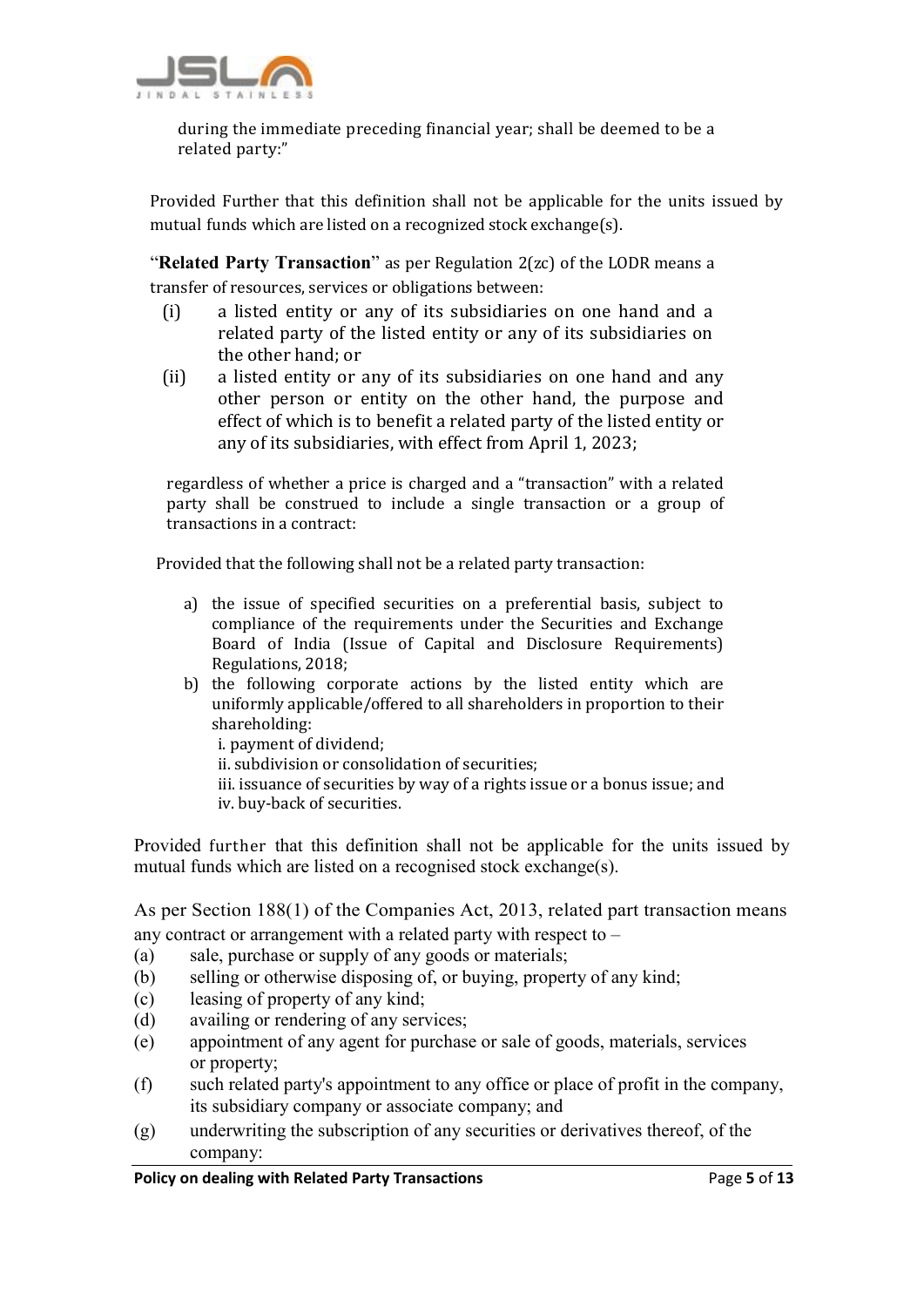

## Note:

- 1. A "transaction" with a related party shall be construed to include single transaction or a group of transactions in a contract.
- 2. Office of Place of Profit Shall mean anything by way of remuneration over and above the remuneration to which he is entitled as director/KMP/Relative, by way of salary, fee, commission, perquisites, any rent-free accommodation, or otherwise.

"Relative" means relative as defined under the Companies Act, 2013 and includes anyone who is related to another, if —

- I. They are members of a Hindu undivided family ;
- II. They are husband and wife ; or
- III. Father (including step-father)
- IV. Mother ( including step-mother)
- V. Son ( including step-son)
- VI. Son's wife
- 
- VII. Daughter<br>VIII. Daughter' Daughter's husband
	- IX. Brother ( including step-brother)
	- X. Sister (including step-sister)

## Material Modifications:

- a) Quantitative criteria: any variation which may have impact of 20% or more in commercials of any material related party transaction.
- *b)* Qualitative criteria: any modification which may change the entire nature / structure of any material related party transaction.

#### 4 Compliance Officer

- 4.1 For purposes of this Policy, the Chief Financial Officer of the Company shall be the Compliance Officer. The Board may, where it is considered necessary so to do, appoint such other officer as it may consider proper as such Compliance Officer(s). The Compliance Officer shall report to the Chairman & Managing Director of the Company.
- 4.2 The Compliance Officer shall be responsible for proper implementation of the Policy as approved by the Board/Committee of Directors; procedures, monitoring adherence to the rules of Related Party Transactions.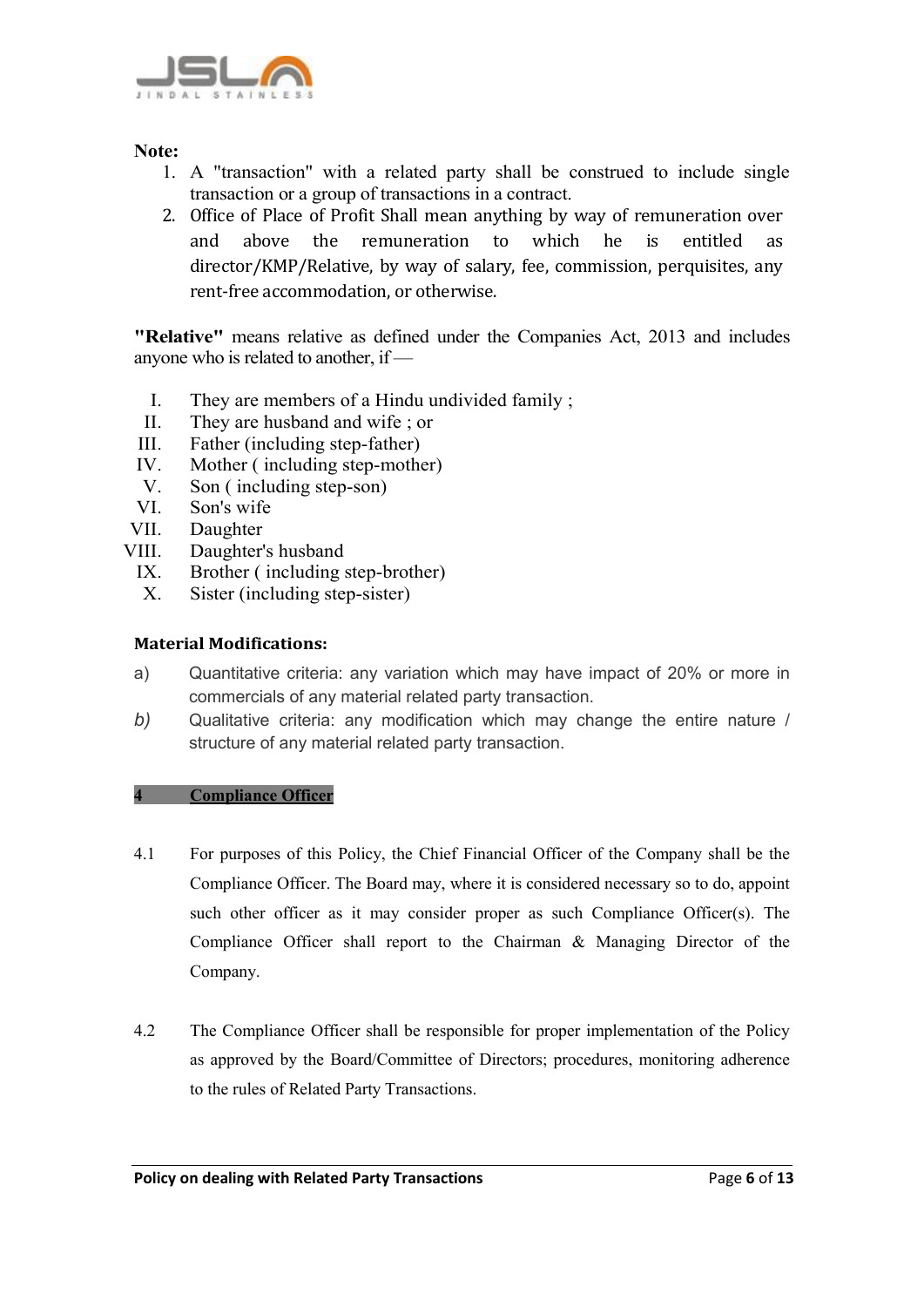

4.3 The Compliance Officer shall assist the Directors and Key Managerial Personnel and provide any clarifications on the provisions of this Policy.

#### 5. Procedural Rules

- 5.1 The Compliance Officer shall at all times maintain a database of Company's Related Parties containing the names of individuals and Companies, identified on the basis of the definition set forth in in this Policy, as communicated by the Company Secretary.
- 5.2 The Related Party List shall be updated whenever necessary and shall be reviewed at least once a year.
- 5.3 Compliance Officer shall collate the information, coordinate and send the Related Party List to the concerned employees who he believes might be in the position to conduct or know of the possible conduct of Related Party Transactions.
- 5.4 For the purpose of implementing the provisions under this Policy, full and sufficient information about the Transactions covered under this Policy, shall be placed before the Audit Committee and Board of Directors of the Company on timely basis.
	- 5.5 The related party policy as approved by the Board shall be reviewed by the Board of Directors at least once in every three years and updated accordingly.

#### 6 Review Mechanism/Approval/Ratification

- 6.1 All Related Party Transactions entered into by the Company with related parties will be put up for approval of Audit Committee on regular basis (Section 177(4) (iv) of the Companies Act, 2013).
	- (I) All transactions entered with Related Parties and subsequent material modifications will be done with prior approval of the Audit Committee. Provided that only those members of the audit committee, who are independent directors, shall approve related party transactions.

Provided further that, prior approval of the Audit Committee of the Board shall be required, for the below mentioned transaction(s):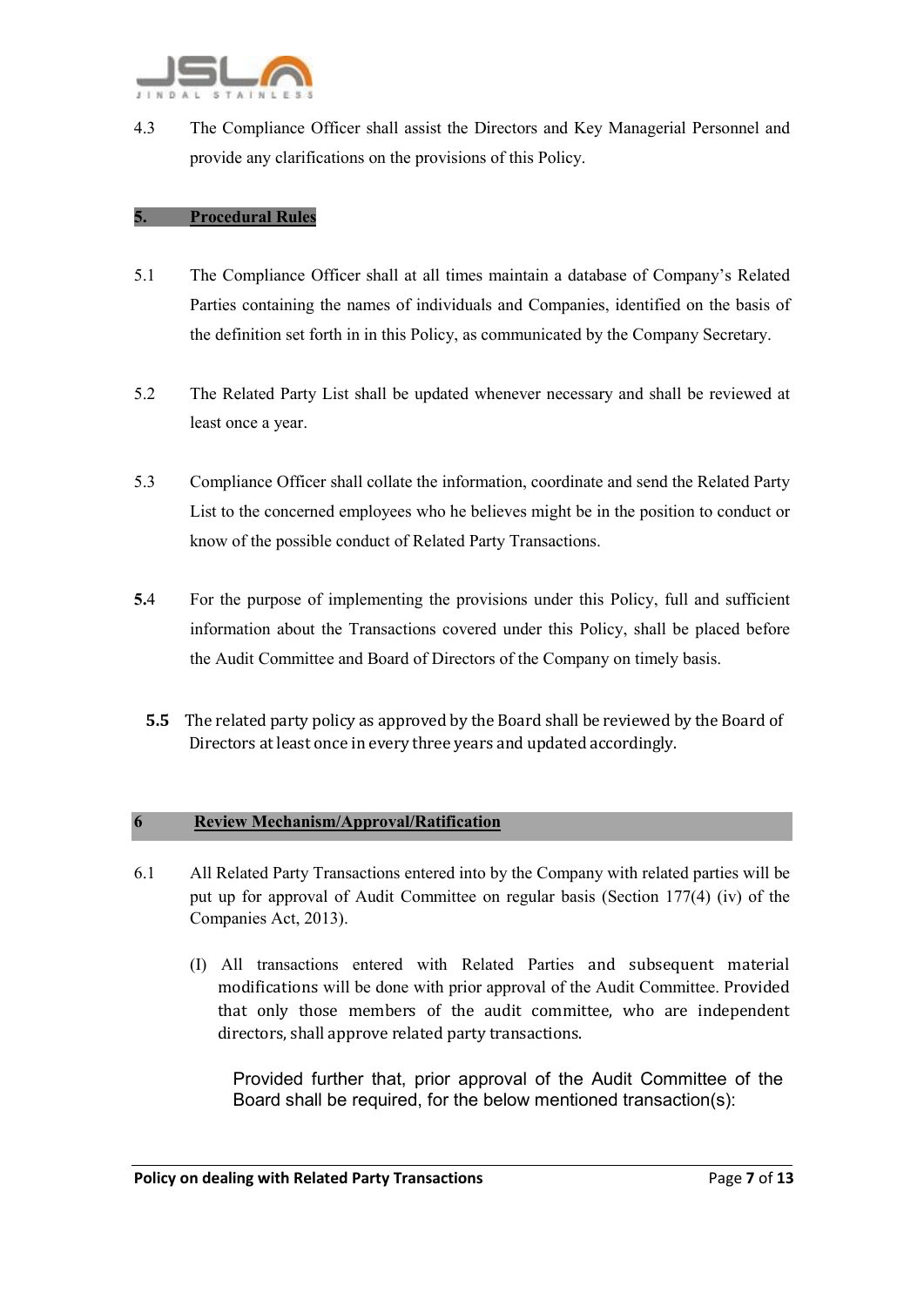

- a) a related party transaction to which the subsidiary of a Company is a party but the Company is not a party and if the value of such transaction whether entered into individually or taken together with previous transactions during a financial year exceeds ten percent of the annual consolidated turnover, as per the last audited financial statements of the Company;
- b) with effect from April 1, 2023, a related party transaction to which the subsidiary of a Company is a party but the Company is not a party and if the value of such transaction whether entered into individually or taken together with previous transactions during a financial year, exceeds ten per cent of the annual standalone turnover, as per the last audited financial statements of the subsidiary;

However, prior approval of the audit committee of the Company shall not be required for a related party transaction to which the listed subsidiary is a party but the Company is not a party, if regulation 23 and sub-regulation (2) of regulation 15 of these regulations are applicable to such listed subsidiary.

Explanation: For related party transactions of unlisted subsidiaries of a listed subsidiary as referred to in (d) above, the prior approval of the audit committee of the listed subsidiary shall suffice.

- The Audit Committee may grant omnibus approval for Related Party Transactions proposed to be entered into by the company subject to the following conditions:
	- (a) the audit committee shall lay down the criteria for granting the omnibus approval in line with the policy and such approval shall be applicable in respect of transactions which are repetitive in nature;
	- (b) the audit committee shall satisfy itself regarding the need for such omnibus approval and that such approval is in the interest of the company;
	- (c) the omnibus approval shall specify:
		- (i) Type, material terms and particulars of the proposed transaction;
		- (ii) Name of the related party and its relationship with the listed entity or its subsidiary, including nature of its concern or interest (financial or otherwise);
		- (iii) Tenure of the proposed transaction (particular tenure shall be specified);
		- (iv) Value of the proposed transaction;
		- (v) The percentage of the listed entity's annual consolidated turnover, for the immediately preceding financial year, that is represented by the value of the proposed transaction (and for a RPT involving a subsidiary, such percentage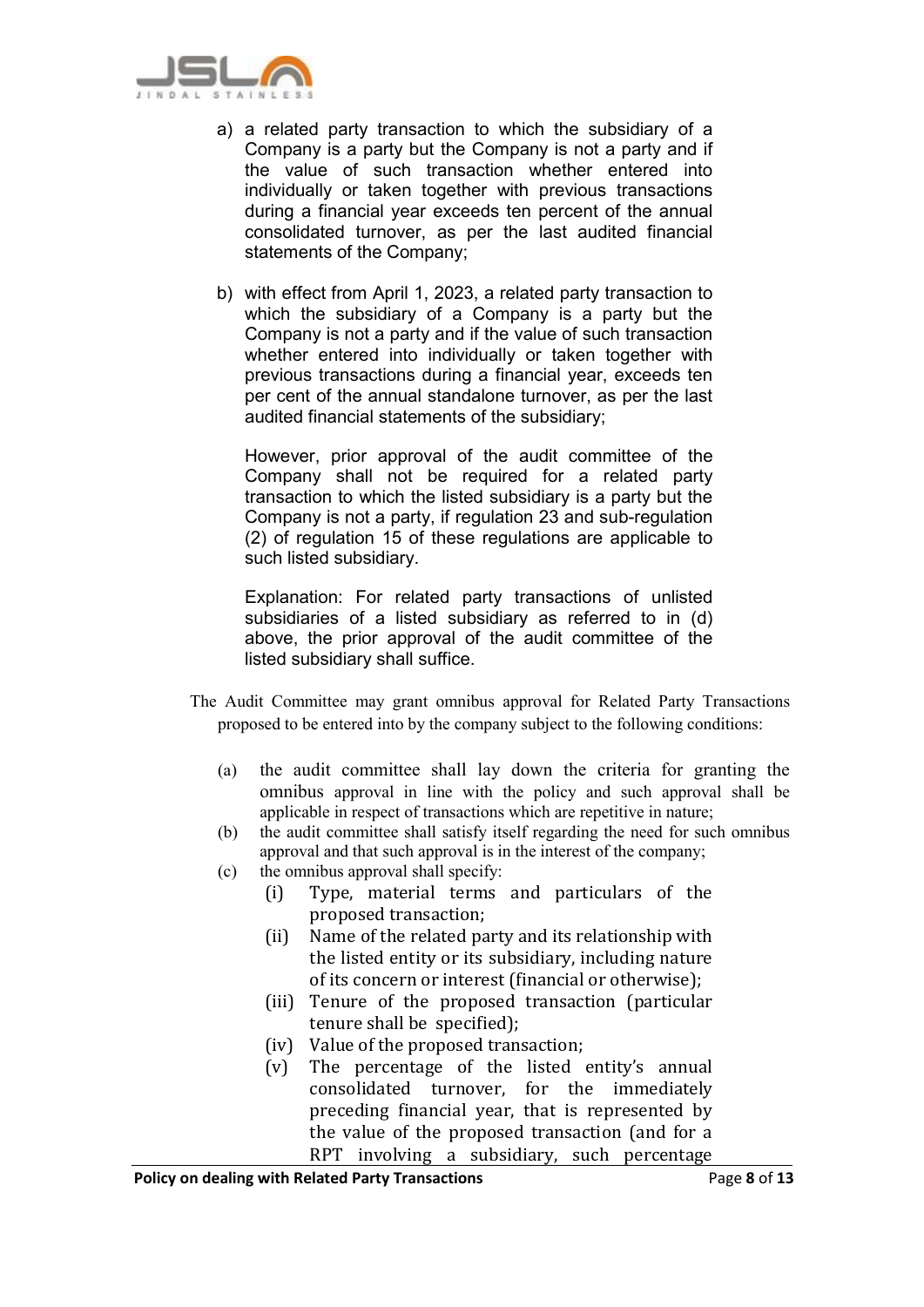

calculated on the basis of the subsidiary's annual turnover on a standalone basis shall be additionally provided);

- (vi) If the transaction relates to any loans, intercorporate deposits, advances or investments made or given by the listed entity or its subsidiary:
	- details of the source of funds in connection with the proposed transaction;
	- where any financial indebtedness is incurred to make or give loans, inter-corporate deposits, advances or investments,
		- (a) nature of indebtedness;
		- (b) cost of funds; and
		- (c) tenure;
	- applicable terms, including covenants, tenure, interest rate and repayment schedule, whether secured or unsecured; if secured, the nature of security; and
	- the purpose for which the funds will be utilized by the ultimate beneficiary of such funds pursuant to the RPT.
- (vii) Justification as to why the RPT is in the interest of the listed entity;
- (viii) A copy of the valuation or other external party report, if any such report has been relied upon;
- (ix) Percentage of the counter-party's annual consolidated turnover that is represented by the value of the proposed RPT on a voluntary basis;
- $(x)$  the indicative base price / current contracted price and the formula for variation in the price if any; and
- (xi) such other conditions as the audit committee may deem fit: Provided that where the need for related party transaction cannot be foreseen and aforesaid details are not available, audit committee may grant omnibus approval for such transactions subject to their value not exceeding rupees one crore per transaction.
- (d) the audit committee shall review, at least on a quarterly basis, the details of related party transactions entered into by the listed entity pursuant to each of the omnibus approvals given.
- (e) Such omnibus approvals shall be valid for a period not exceeding one year and shall require fresh approvals after the expiry of one year:

*("LODR")*

(II) All material related party transactions shall require approval of the shareholders through resolution and no related party shall vote to approve such resolutions whether the entity is a related party to the particular transaction or not. Provided that prior approval of the shareholders of the Company shall not be required for a related party transaction to which the listed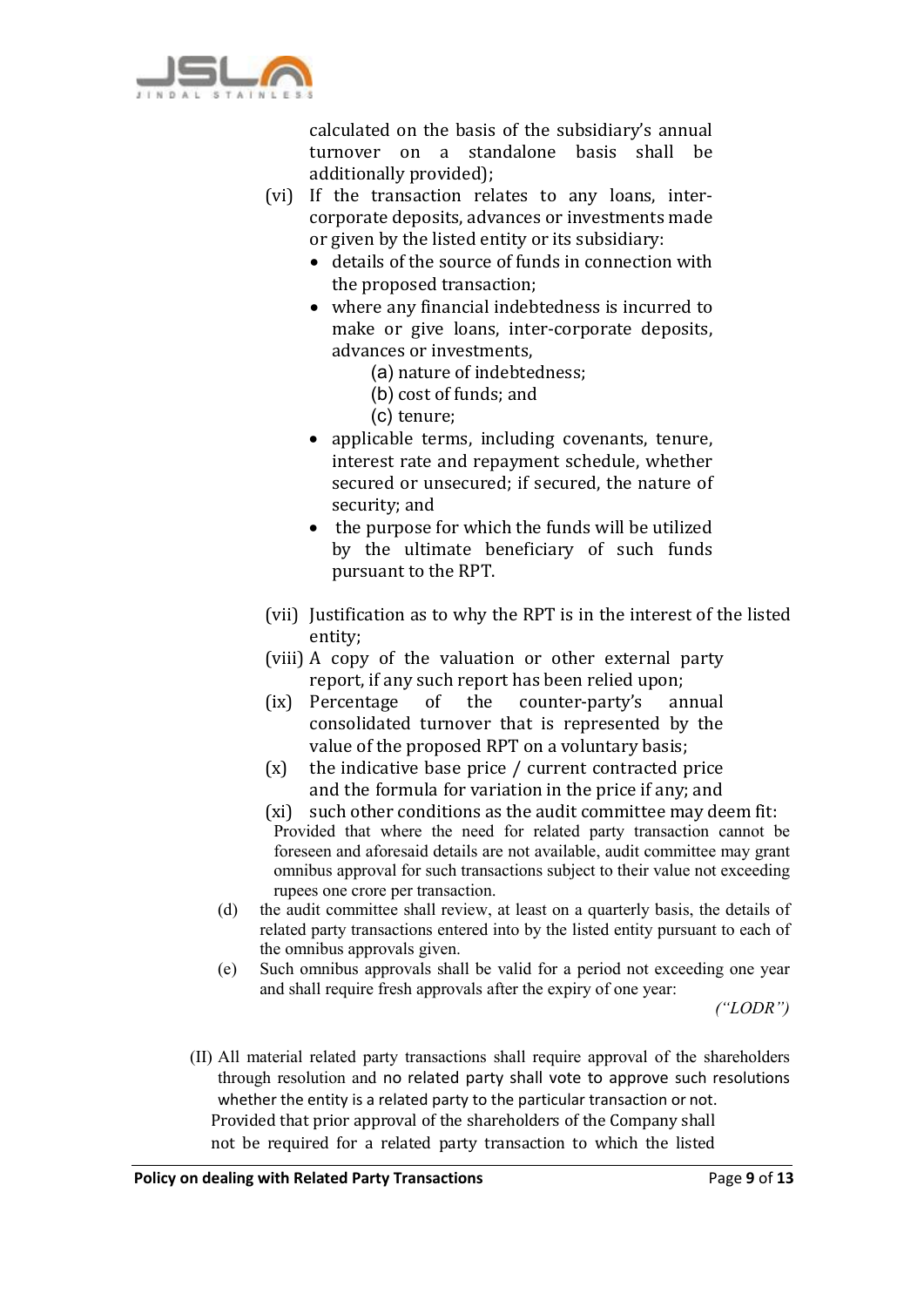

subsidiary is a party but the Company is not a party, if regulation 23 and sub-regulation (2) of regulation 15 of these regulations are applicable to such listed subsidiary.

Provided that the requirements specified under this sub-regulation shall not apply in respect of a resolution plan approved under Section 31 of the Insolvency Code, subject to the event being disclosed to the recognized stock exchanges within one day of the resolution plan being approved.

The transactions which are not in ordinary course of Business or not as per Arm's Length pricing or both will be put up for prior approval of the Board or Shareholders, if applicable *(Section 188 of the Companies Act, 2013).*

- 6.2 all entities falling under the definition of related parties shall not vote to approve the relevant transaction irrespective of whether the entity is a party to the particular transaction or not.
- 6.3 In determining, whether to approve or not a Related Party Transaction, the Board will take into account, among other factors, recommendations of the Audit Committee, whether the said Transaction is in the interest of the Company and its stakeholders and there is no actual or potential conflict of interests between the related parties.
- 6.4 All Related Party Transactions will be reported/referred to the Audit Committee of the Board of Directors for its prior approval. Individual transactions with Related Parties, which are not in Ordinary Course of Business and not on an arm's length basis and all Material Transactions, shall be accompanied with Management's justification for the same. Before approving such transactions, the Committee will look into the interest of the Company and its Stakeholders in carrying out the Transactions and on the benefits. The Committee may accordingly approve or modify such transactions, in accordance with this policy and/or recommend the same to the Board for approval.
- 6.5 The Independent Directors shall pay sufficient attention and ensure that adequate deliberations are held before approving Related Party Transactions which are not in Ordinary Course of Business and not on arm's length and Material Transactions and assure themselves that the same are in the interest of the Company and its shareholders.

# 7 Prior Shareholders Approval by way of Resolution in General Meeting for certain Related Party Transactions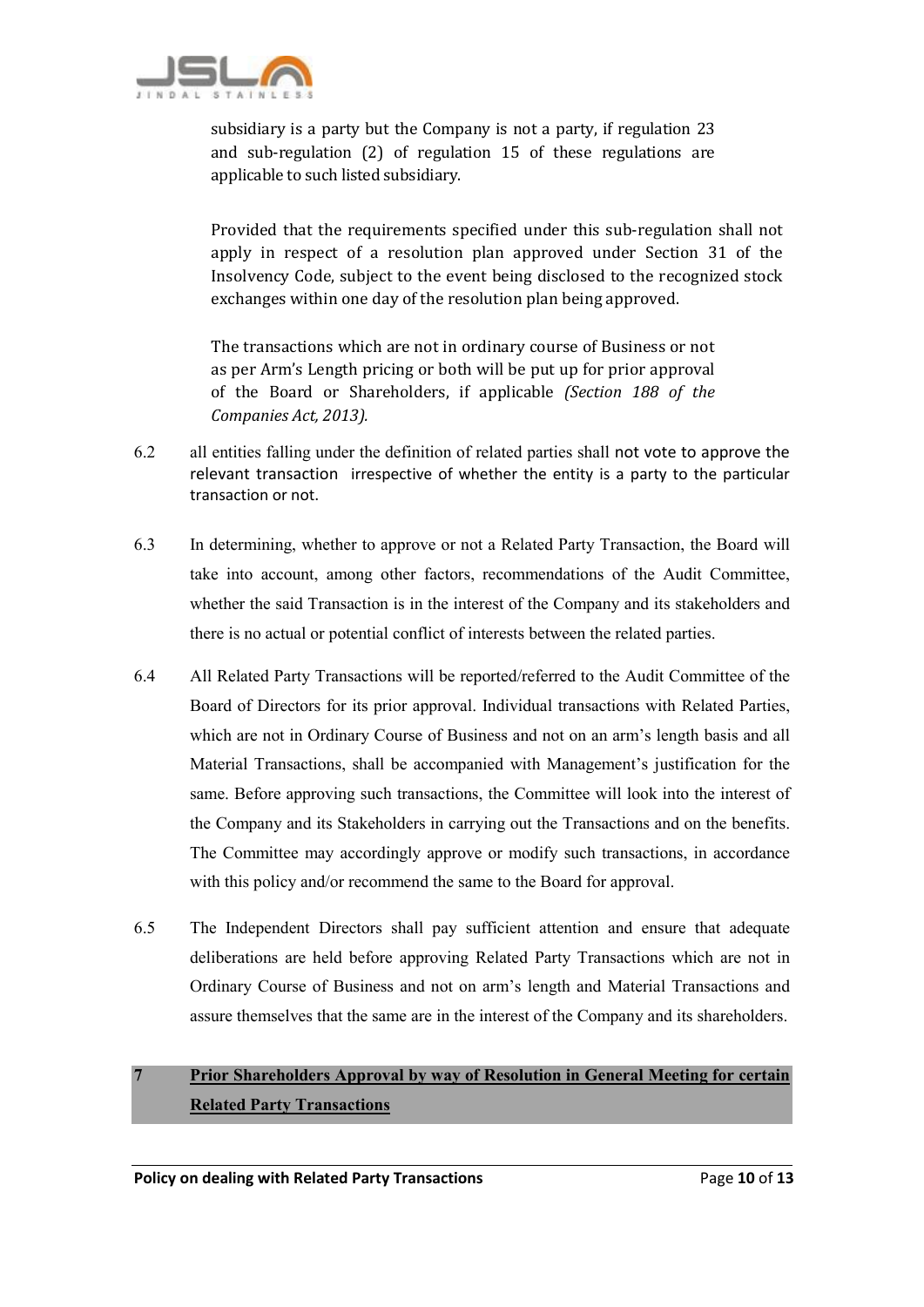

7.1 Transaction(s) to be entered into with a Related Party which are otherwise than in Ordinary Course of Business and on arm's length and exceeds the threshold limits provided under the Companies Act, 2013 read with the Companies (Meetings of Board and its Powers) Rules, 2014, as amended from time to time and all Material Transaction (whether in ordinary course of business and on arm's length or not) and subsequent material modifications,, shall not be entered into unless prior approval of the Board and Shareholders by way of Resolution is obtained.

Transactions which are not in Ordinary Course of Business and on arm's length or both for any Wholly Owned Subsidiary (WOS) of the Company, the same will be put up for prior approval of the Audit Committee, Board and Shareholders of the Company as per Rule 15 of the Companies (Meetings of Board and its Powers) Rules, 2014.

7.2 In the case of a wholly owned subsidiary, the Resolution passed by the Company shall be sufficient for the purpose of entering into the transactions between such wholly owned subsidiary and the Company, within the limits approved by the Shareholders.

# 8. Rules applying to Transactions with Related parties which are in Ordinary Course of Business/ on arm's length except Material Transactions

- 8.1 Transactions with Related parties which are in Ordinary Course of Business of the Company and on arm's length shall be periodically disclosed to the Audit Committee/Board.
- 8.2 The Compliance Officer shall ensure that details of such transactions, after approval of the Audit Committee, are brought to the notice of Chairman & Managing Director and discussed with the Board at the next following meeting, as may be required.
- 8.3 Transactions being entered into with the Related parties even though being in the ordinary course of business of the company shall satisfy the criteria of arm's length pricing. It shall be the responsibility of the Compliance Officer to ensure that requisite evidence and documentation are made available to the Auditors/Audit Committee, as may be required by them, to demonstrate that the transactions are conducted on arm's length basis.

#### 9. Disclosure

9.1 Particulars of contracts or arrangements with related parties covered under this Policy, requiring Shareholders' approval, shall be appropriately referred to in the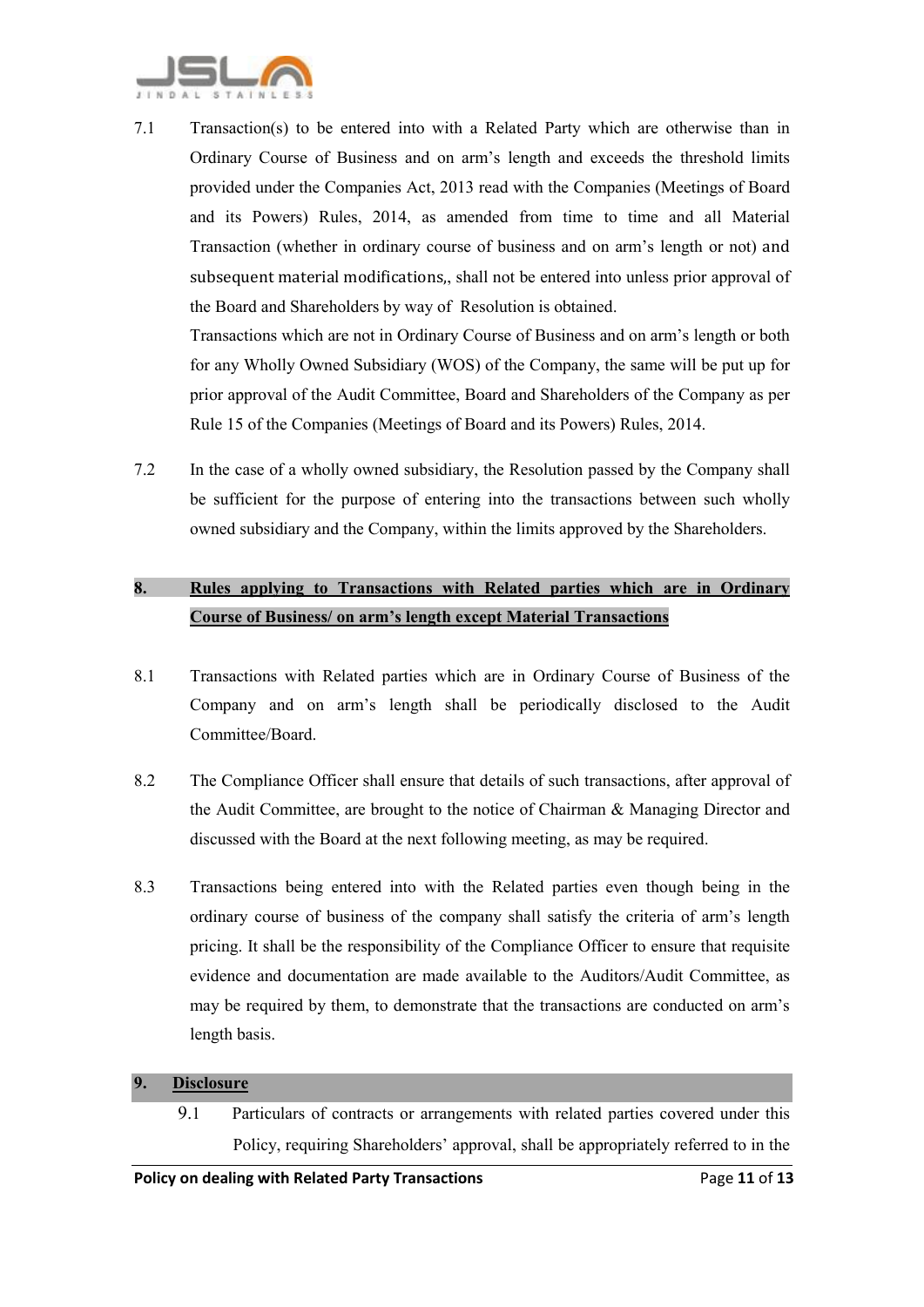

Board's Report to the Shareholders along with the justification for entering into such contract or arrangement.

- 9.2 The Company shall also maintain register(s) in the manner prescribed under Rule 16 of Companies (Meeting of Board and its Powers) Rules, 2014, containing particulars of all contracts or arrangements entered into with related parties to which Section 188 of the Act applies and particulars of those Companies, firms or other entities in which a Director holds more than two percent shareholding or is a promoter, manager, Chief Executive Officer or is a partner, owner or member, as the case may be. The register(s) shall be placed at the Board meeting for perusal of the Directors.
- 9.3 The Company shall disclose the Policy on dealing with Related Party Transactions on its website as may be required under the Act and the LODR. Web link to the Policy shall also be provided in the Annual Report.
- 9.4 Quarterly disclosure of details of all material transactions with related party transactions along with the compliance report on corporate governance.
- 9.5 The Company shall in every six month make the disclosure of the related party transaction to the stock exchanges, within 15 days from the date of publication of its standalone and consolidated financial results for the half year, in the format specified by the Securities Exchange Board of India.

However, w.e.f. April 01, 2023, the Company shall make such disclosure on the date of publication of its standalone and consolidated financial results.

9.6 This Policy shall be communicated to all operational employees and other concerned personnel of the Company.

#### 10. Penalties for Non-Compliance

Any director or any other employee of a company, who had entered into or authorised the contract or arrangement in violation of the provisions with respect to company law in this regard shall: